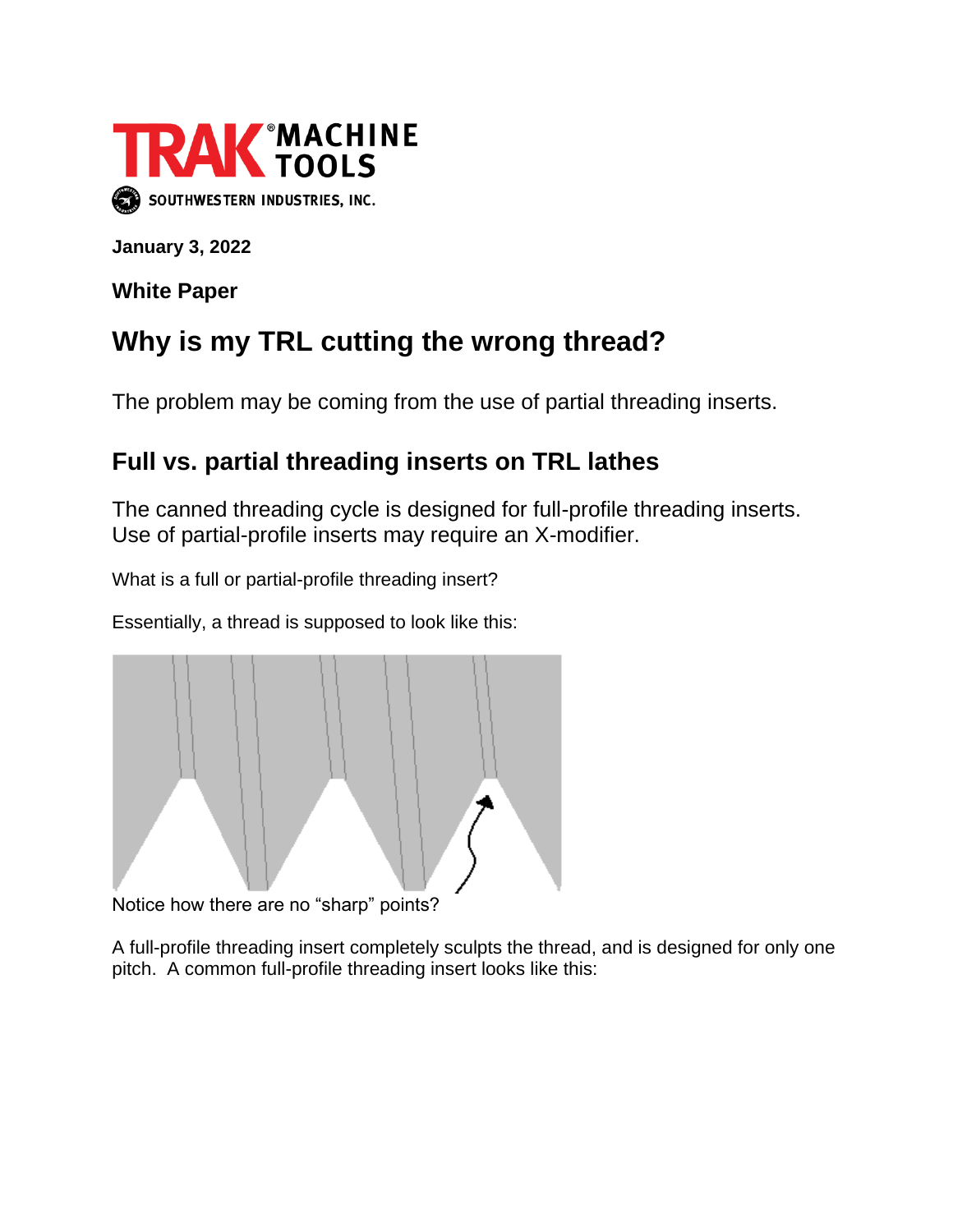

Again, there is not a sharp point on the end.

In contrast, a partial profile tool looks something like this:



It's designed to thread a variety of pitches depending on how far it cuts into the material.

Our software is designed for a full-profile insert, meaning when the operator touches the tip to the material in tool set-up, the computer thinks a flat tip is touching, not a sharp tip. A partial-profile insert will not take off enough material. Consider the following picture:



The black portion shows the extra material that a partial-profile insert would leave behind. Therefore, especially with large threads, each thread will be too "fat."

How do we take off the extra material?